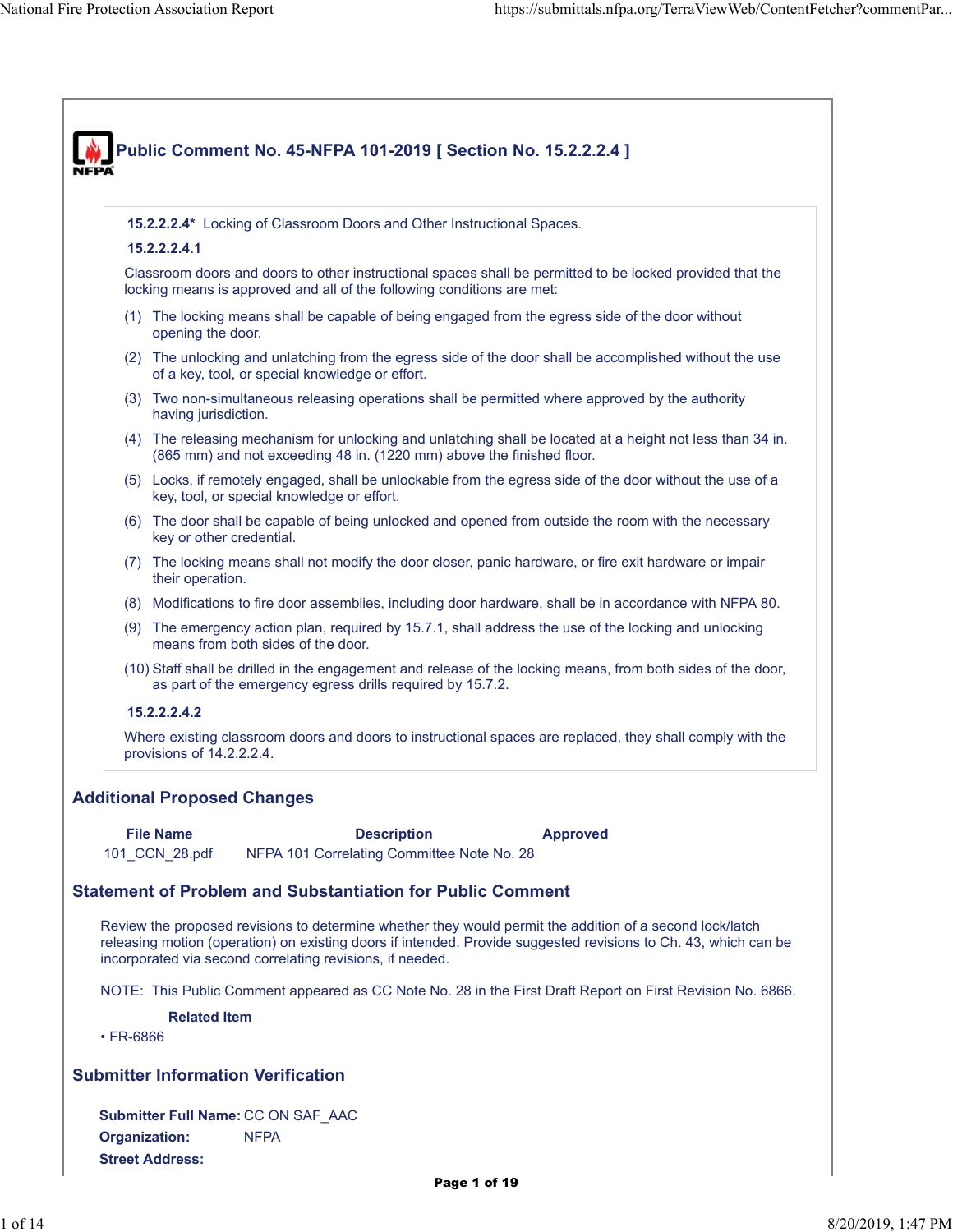| City:<br>State:<br>Zip:<br><b>Submittal Date:</b><br><b>Committee:</b> | Thu Mar 07 11:49:11 FST 2019<br>SAF-FND                                                                                                                                                                                                                                                                                                                                                                                                                                                                                                                                                                                                                    |
|------------------------------------------------------------------------|------------------------------------------------------------------------------------------------------------------------------------------------------------------------------------------------------------------------------------------------------------------------------------------------------------------------------------------------------------------------------------------------------------------------------------------------------------------------------------------------------------------------------------------------------------------------------------------------------------------------------------------------------------|
| <b>Committee Statement</b>                                             |                                                                                                                                                                                                                                                                                                                                                                                                                                                                                                                                                                                                                                                            |
| <b>Committee</b><br>Action:                                            | Rejected but see related SR                                                                                                                                                                                                                                                                                                                                                                                                                                                                                                                                                                                                                                |
|                                                                        | <b>Resolution:</b> SR-6639-NFPA 101-2019                                                                                                                                                                                                                                                                                                                                                                                                                                                                                                                                                                                                                   |
| <b>Statement:</b>                                                      | It is the intent of 15.2.2.2.4.1(3) to permit the installation of new equipment that requires two<br>releasing motions on existing doors to meet the locking provisions of 15.2.2.2.4.1. It was unclear<br>whether the installation of new equipment would invoke the requirements of Section 43.5 for<br>modifications, which would send the user to Chapter 14 for new educational occupancies, limiting<br>the arrangement to one releasing operation. Chapter 43 is clear in 43.1.4.5 that work performed for<br>compliance with the existing occupancy requirements is exempt from its requirements. The<br>proposed annex note clarifies the intent. |
|                                                                        | The END committee requests the CC also add the annex note to A.43.X since it relates to a<br>fundamental concept of Chapter 43 (A.43.4.4 might be an appropriate location).                                                                                                                                                                                                                                                                                                                                                                                                                                                                                |
|                                                                        | The revision also changes 'releasing operations' to 'releasing motions' in response to direction from<br>the correlating committee with regard to the terminology change in Ch. 7.                                                                                                                                                                                                                                                                                                                                                                                                                                                                         |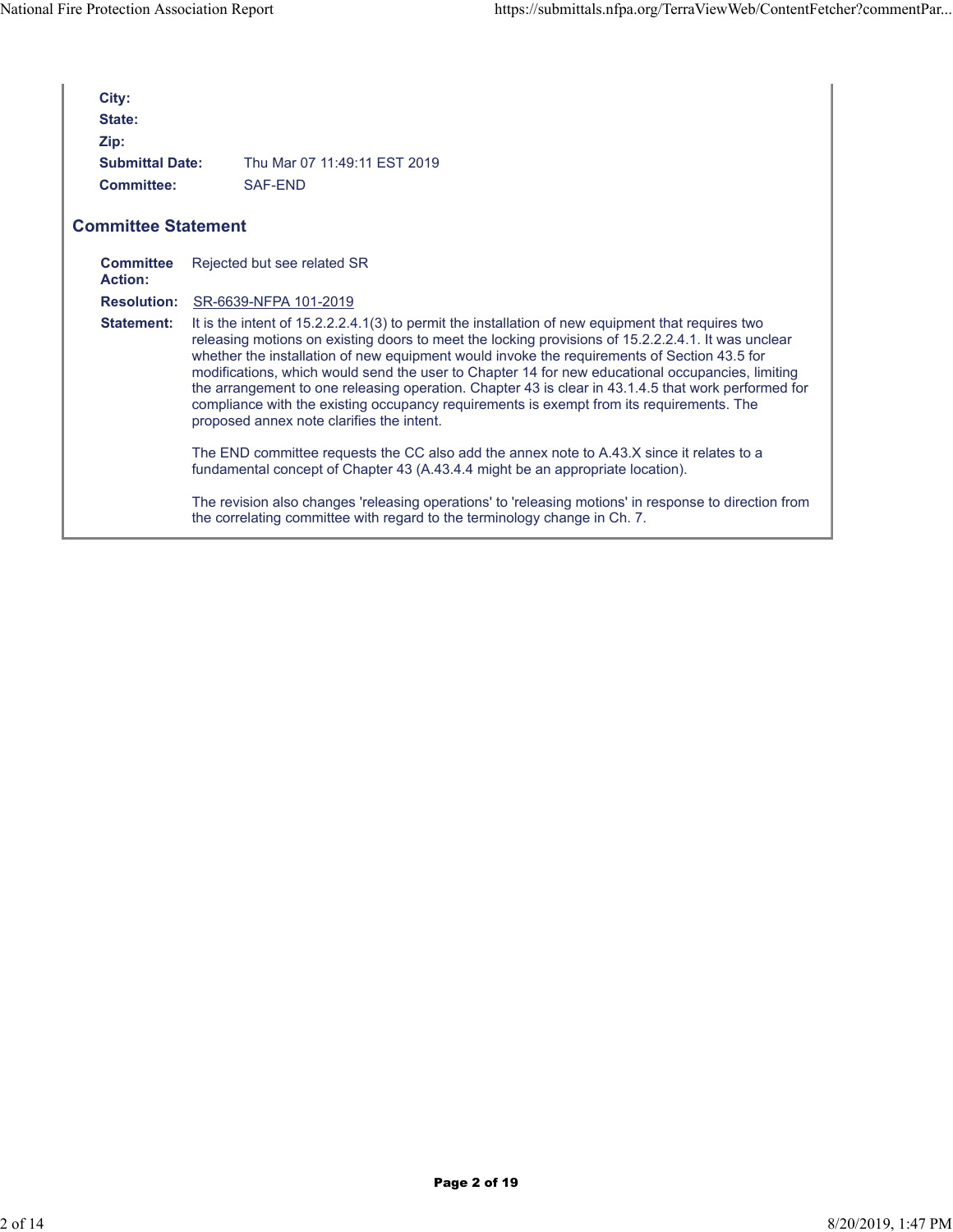

**Committee:** SAF-AAC

**Submittal Date:** Tue Dec 11 11:48:56 EST 2018

# **Committee Statement and Meeting Notes**

**Committee Statement:** Review the proposed revisions to determine whether they would permit the addition of a second lock/latch releasing motion (operation) on existing doors if intended. Provide suggested revisions to Ch. 43, which can be incorporated via second correlating revisions, if needed.

FR-6866-NFPA 101-2018

# **Ballot Results**

#### **This item has passed ballot**

- 11 Eligible Voters
- 3 Not Returned
- 8 Affirmative All
- 0 Affirmative with Comments
- 0 Negative with Comments
- 0 Abstention

### **Not Returned**

Carson, Wayne G. Chip Gilyeat, Sharon S. Lyman, Dale L.

#### **Affirmative All**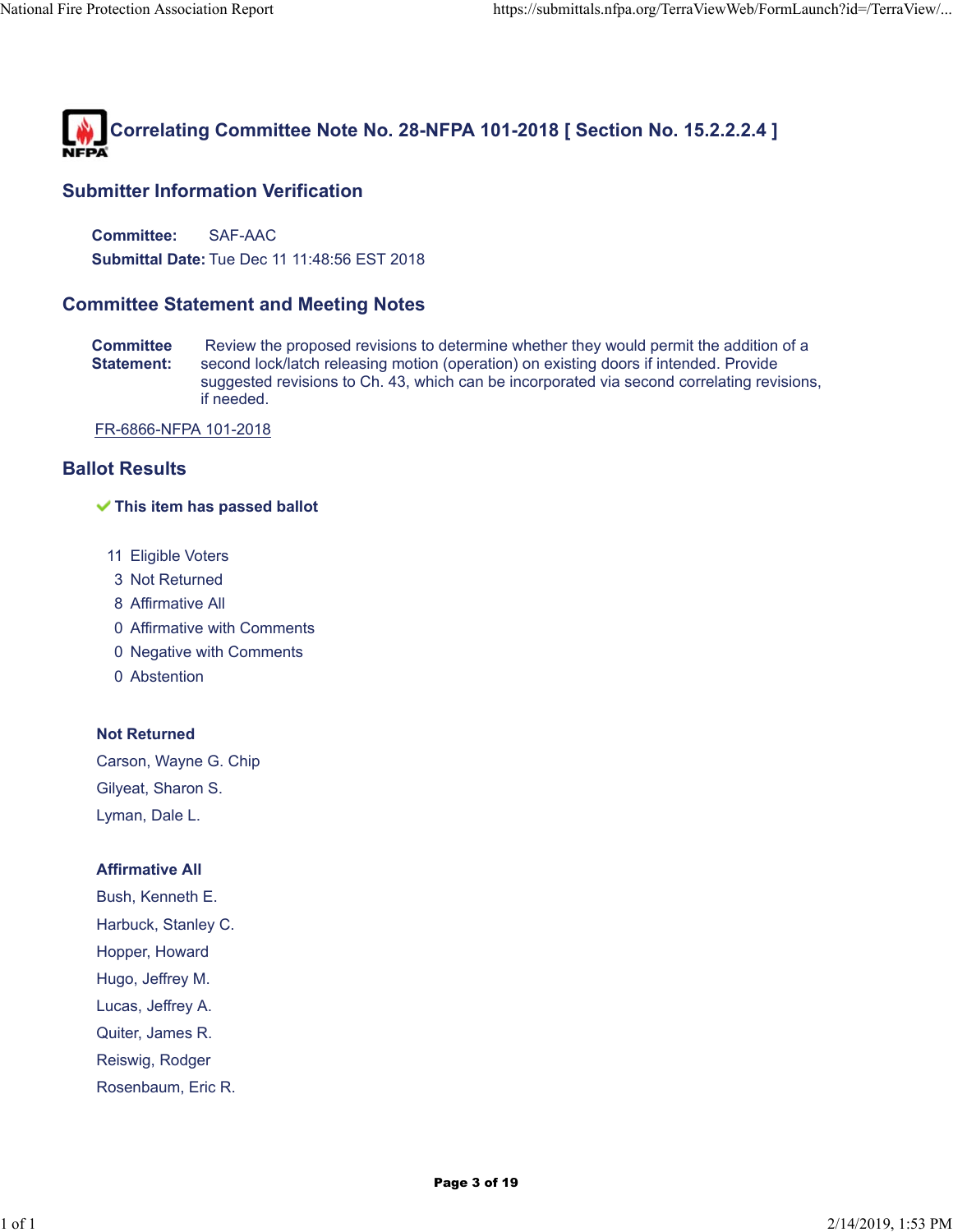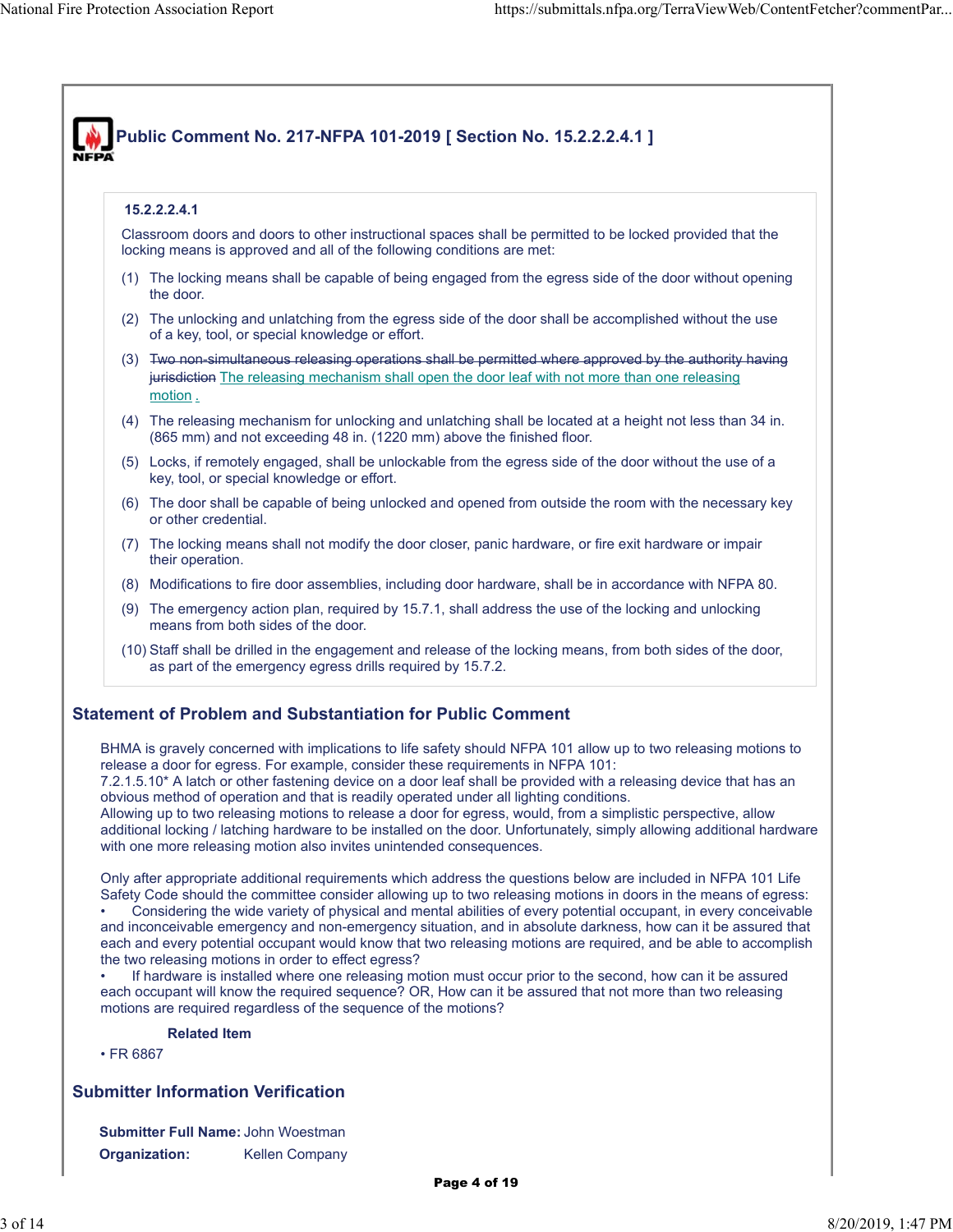| <b>Affiliation:</b><br><b>Street Address:</b><br>City:<br>State:<br>Zip: | <b>Builders Hardware Manufacturers Association</b>                                                                                                                                                                                                                                                                                                                                                                                                                                                                                                                                                                                                                                                                                                                                                                                                                                                                                                                                                                                                       |
|--------------------------------------------------------------------------|----------------------------------------------------------------------------------------------------------------------------------------------------------------------------------------------------------------------------------------------------------------------------------------------------------------------------------------------------------------------------------------------------------------------------------------------------------------------------------------------------------------------------------------------------------------------------------------------------------------------------------------------------------------------------------------------------------------------------------------------------------------------------------------------------------------------------------------------------------------------------------------------------------------------------------------------------------------------------------------------------------------------------------------------------------|
| <b>Submittal Date:</b>                                                   | Wed May 08 11:01:59 EDT 2019                                                                                                                                                                                                                                                                                                                                                                                                                                                                                                                                                                                                                                                                                                                                                                                                                                                                                                                                                                                                                             |
| <b>Committee:</b>                                                        | SAF-END                                                                                                                                                                                                                                                                                                                                                                                                                                                                                                                                                                                                                                                                                                                                                                                                                                                                                                                                                                                                                                                  |
| <b>Committee Statement</b><br><b>Committee</b><br>Action:                | Rejected                                                                                                                                                                                                                                                                                                                                                                                                                                                                                                                                                                                                                                                                                                                                                                                                                                                                                                                                                                                                                                                 |
|                                                                          | <b>Resolution:</b> The committee stands on its substantiation for FR-6867. The committee is in support of providing a<br>safe package of code requirements that is realistic and achievable for facilities that have existing<br>doors that need a solution to lock them for security purposes. Permitting two releasing operations<br>addresses the challenges of retrofitting existing doors, which often leads to dangerous, non-<br>compliant barricade-type products rather than safe locking hardware. The new language provides a<br>safe option for doors in existing facilities to lock doors without providing an challenge to the facility<br>and a strain on resources. It is further noted that a locking arrangement with two releasing motions<br>would require the AHJ's permission. The questions posed by the submitter are addressed by the drill<br>requirement in item (10). The Code can never completely eliminate risk; however, it minimizes risk<br>through the application of reasonable, minimum safeguards for life safety. |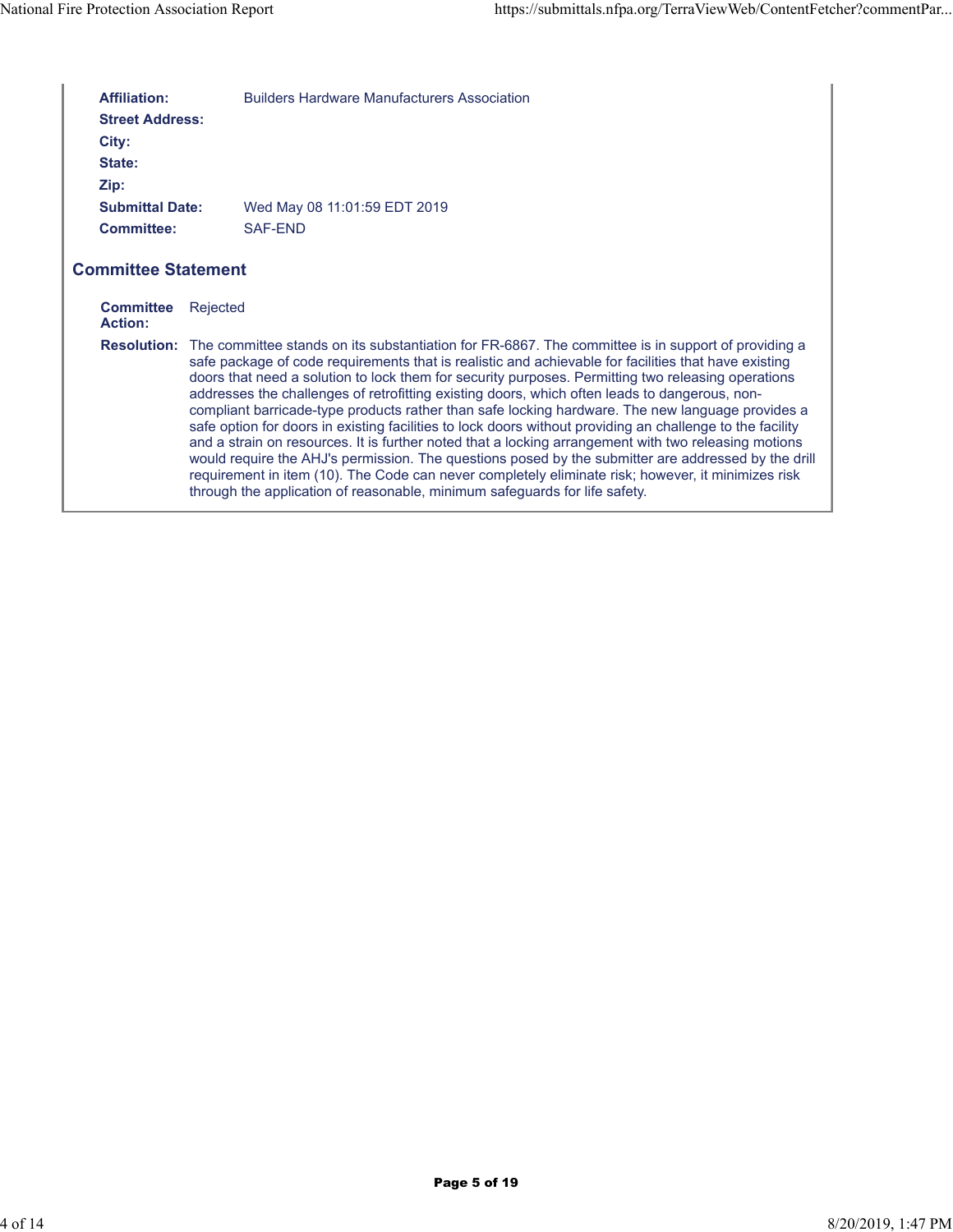# **Public Comment No. 61-NFPA 101-2019 [ Section No. 16.1.6.1 ]**

#### **16.1.6.1**

Day care occupancies, other than day care homes, shall be limited to the building construction types specified in Table 16.1.6.1 based on the number of stories in height as defined in 4.6.3. *(See 8.2.1.)*

Table 16.1.6.1 Construction Type Limitations

|            |            | Stories in Height <sup>a</sup> |  |  |         |                                                                                                                |              |  |
|------------|------------|--------------------------------|--|--|---------|----------------------------------------------------------------------------------------------------------------|--------------|--|
|            |            |                                |  |  |         | Construction Type Sprinklered <sup>b</sup> One Story Below <sup>C</sup> 1 2 3-4 >4 but Not High-Rise High-Rise |              |  |
| 1(442)     | Yes        | $\mathsf{X}$                   |  |  | X X X   | $\mathsf{X}$                                                                                                   | $\mathsf{X}$ |  |
|            | <b>No</b>  | <b>NP</b>                      |  |  | X X X   | <b>NP</b>                                                                                                      | <b>NP</b>    |  |
| 1(332)     | <b>Yes</b> | $\mathsf{X}$                   |  |  | X X X   | $\mathsf{X}$                                                                                                   | X            |  |
|            | <b>No</b>  | <b>NP</b>                      |  |  | X X X   | <b>NP</b>                                                                                                      | <b>NP</b>    |  |
| II(222)    | <b>Yes</b> | $\mathsf{X}$                   |  |  | X X X   | $\mathsf{X}$                                                                                                   | X            |  |
|            | <b>No</b>  | <b>NP</b>                      |  |  | X X X   | <b>NP</b>                                                                                                      | <b>NP</b>    |  |
| II(111)    | Yes        | $\mathsf{X}$                   |  |  | X X X   | $\mathsf{X}$                                                                                                   | <b>NP</b>    |  |
|            | <b>No</b>  | <b>NP</b>                      |  |  | X NP NP | <b>NP</b>                                                                                                      | <b>NP</b>    |  |
| II(000)    | <b>Yes</b> | $\mathsf{X}$                   |  |  | X X X   | <b>NP</b>                                                                                                      | <b>NP</b>    |  |
|            | <b>No</b>  | <b>NP</b>                      |  |  | X NP NP | <b>NP</b>                                                                                                      | <b>NP</b>    |  |
| III (211)  | <b>Yes</b> | $\mathsf{X}$                   |  |  | X X X   | <b>NP</b>                                                                                                      | <b>NP</b>    |  |
|            | <b>No</b>  | <b>NP</b>                      |  |  | X NP NP | <b>NP</b>                                                                                                      | <b>NP</b>    |  |
| III (200)  | Yes        | <b>NP</b>                      |  |  | X X NP  | <b>NP</b>                                                                                                      | <b>NP</b>    |  |
|            | No         | <b>NP</b>                      |  |  | X NP NP | <b>NP</b>                                                                                                      | <b>NP</b>    |  |
| IV $(2HH)$ | Yes        | $\mathsf{X}$                   |  |  | X X NP  | <b>NP</b>                                                                                                      | <b>NP</b>    |  |
|            | <b>No</b>  | <b>NP</b>                      |  |  | X NP NP | <b>NP</b>                                                                                                      | <b>NP</b>    |  |
| V(111)     | <b>Yes</b> | $\mathsf{X}$                   |  |  | X X X   | <b>NP</b>                                                                                                      | <b>NP</b>    |  |
|            | No         | <b>NP</b>                      |  |  | X NP NP | <b>NP</b>                                                                                                      | <b>NP</b>    |  |
| V(000)     | <b>Yes</b> | <b>NP</b>                      |  |  | X X NP  | <b>NP</b>                                                                                                      | <b>NP</b>    |  |
|            | No         | <b>NP</b>                      |  |  | X NP NP | <b>NP</b>                                                                                                      | <b>NP</b>    |  |

X: Permitted. NP: Not Permitted.

 $a$ See 4.6.3.

bSprinklered throughout by an approved, supervised automatic sprinkler system in accordance with Section 9.7. *(See 16.3.5.)*

cOne story below the level of exit discharge.

#### **Additional Proposed Changes**

101 CCN 49.pdf NFPA 101 Correlating Committee Note No. 49

**File Name Description Approved**

**Statement of Problem and Substantiation for Public Comment**

The correlating committee directs all technical committees to review construction limitations for tall timber buildings for consistency with NFPA 5000 and revise as needed.

NOTE: This Public Comment appeared as CC Note No. 49 in the First Draft Report on First Revision No. 6906.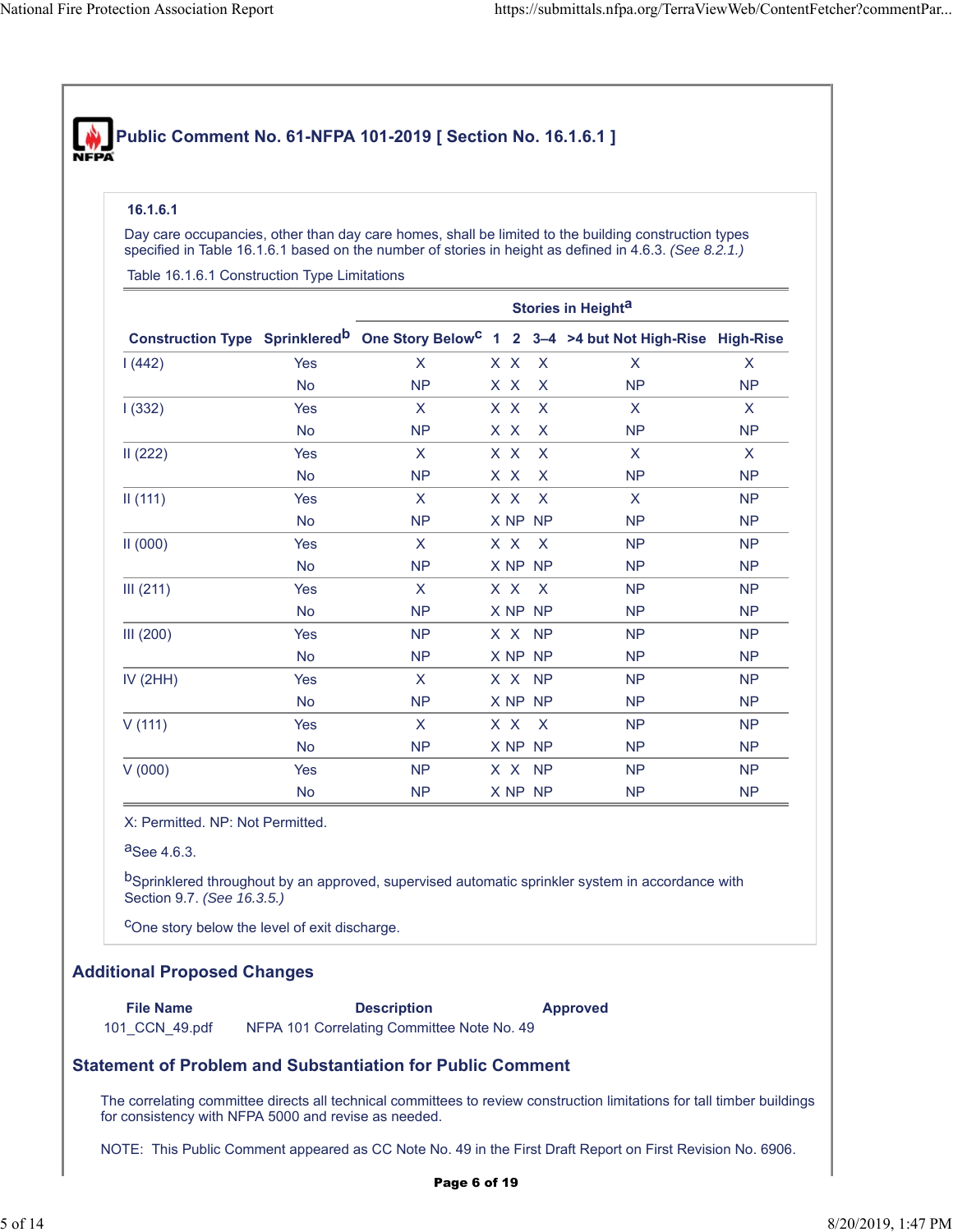| <b>Related Item</b><br>$\cdot$ FR-6906    |                                                                                      |  |  |  |  |
|-------------------------------------------|--------------------------------------------------------------------------------------|--|--|--|--|
| <b>Submitter Information Verification</b> |                                                                                      |  |  |  |  |
|                                           | Submitter Full Name: CC ON SAF_AAC                                                   |  |  |  |  |
| <b>Organization:</b>                      | <b>NFPA</b>                                                                          |  |  |  |  |
| <b>Street Address:</b>                    |                                                                                      |  |  |  |  |
| City:                                     |                                                                                      |  |  |  |  |
| State:                                    |                                                                                      |  |  |  |  |
| Zip:                                      |                                                                                      |  |  |  |  |
| <b>Submittal Date:</b>                    | Thu Mar 07 15:47:49 EST 2019                                                         |  |  |  |  |
| <b>Committee:</b>                         | SAF-END                                                                              |  |  |  |  |
| <b>Committee Statement</b>                |                                                                                      |  |  |  |  |
| <b>Committee Action: Rejected</b>         |                                                                                      |  |  |  |  |
| <b>Resolution:</b>                        | The committee is taking no action on the construction table relative to mass timber. |  |  |  |  |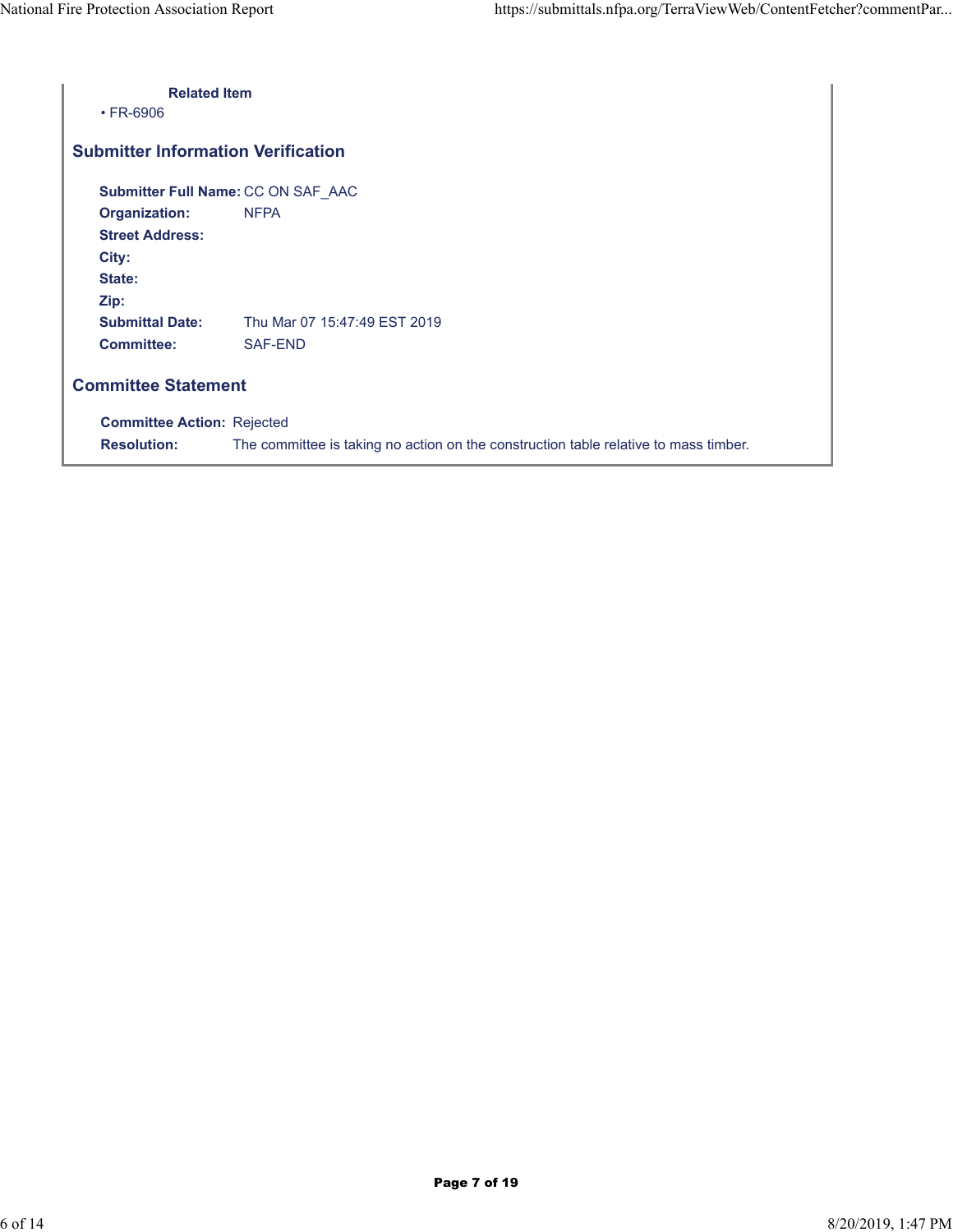

**Committee:** SAF-AAC **Submittal Date:** Tue Dec 11 13:58:33 EST 2018

# **Committee Statement and Meeting Notes**

**Committee Statement:** The correlating committee directs all technical committees to review construction limitations for tall timber buildings for consistency with NFPA 5000 and revise as needed.

FR-6906-NFPA 101-2018

# **Ballot Results**

#### **This item has passed ballot**

- 11 Eligible Voters
- 3 Not Returned
- 8 Affirmative All
- 0 Affirmative with Comments
- 0 Negative with Comments
- 0 Abstention

#### **Not Returned**

Carson, Wayne G. Chip Gilyeat, Sharon S. Lyman, Dale L.

#### **Affirmative All**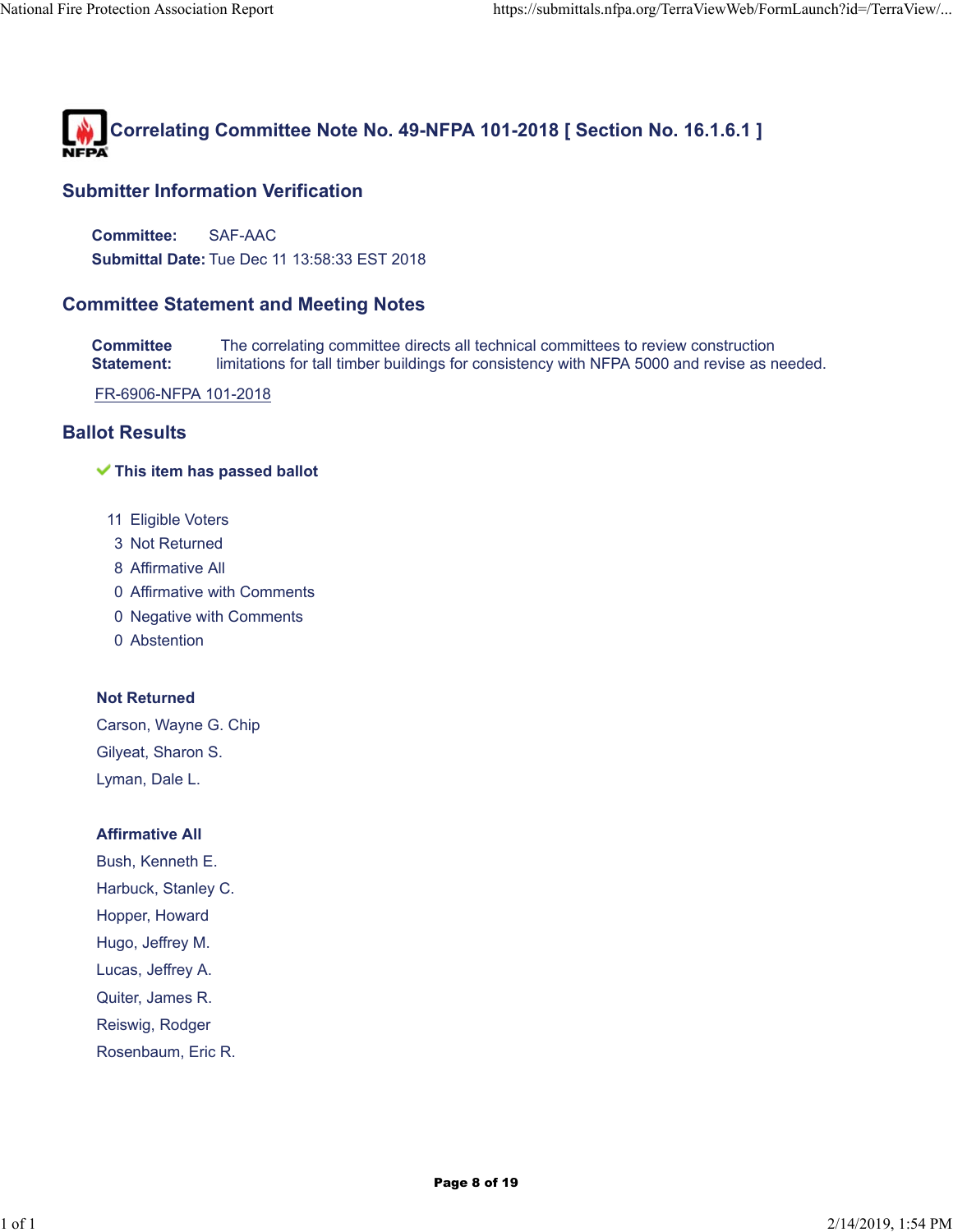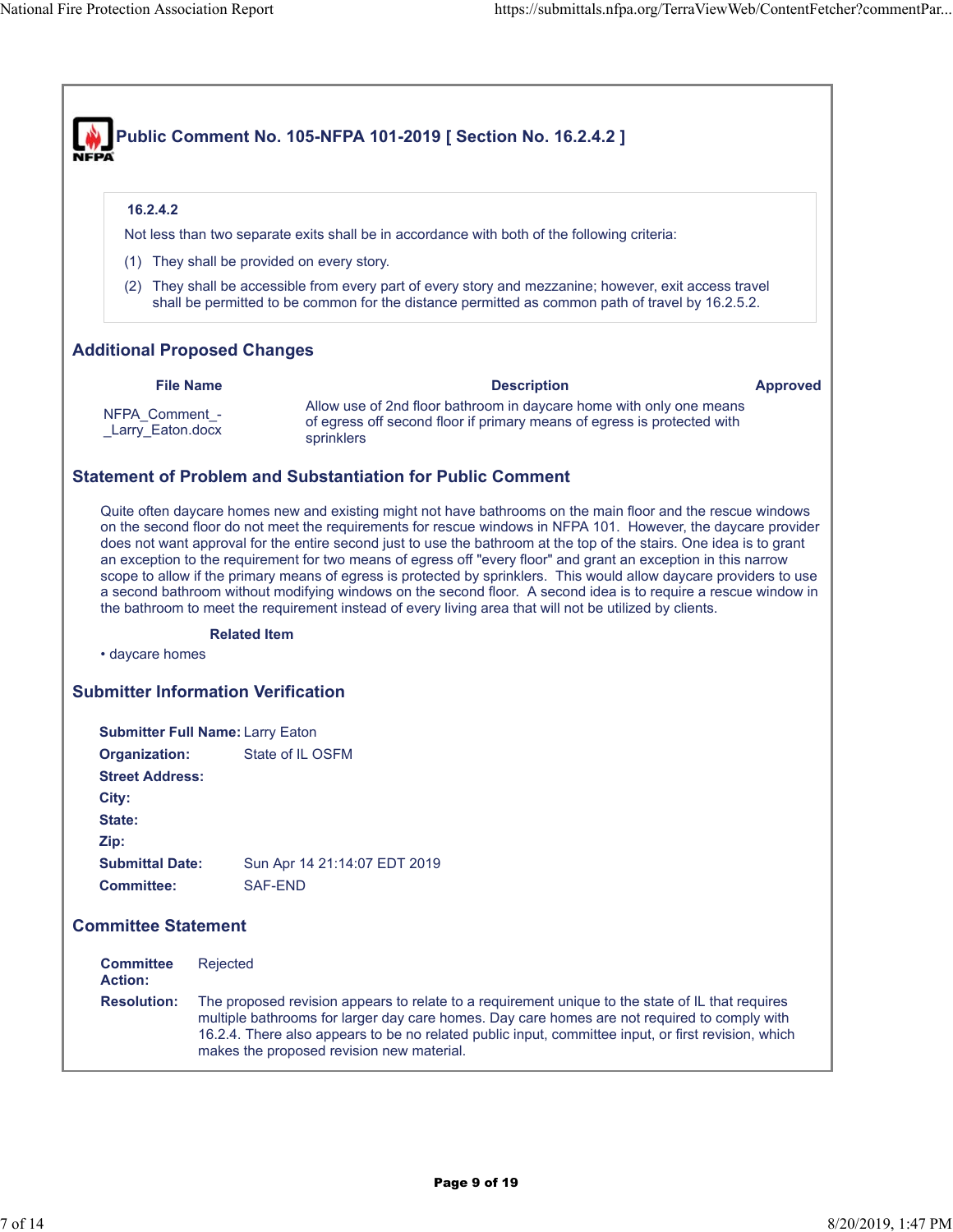Not less than two separate exits shall be in accordance with both of the following criteria:

- 1. They shall be provided on every story.
- 2. They shall be accessible from every part of every story and mezzanine; however, exit access travel shall be permitted to be common for the distance permitted as common path of travel by 16.2.5.2.

*Exception: Allow the use of a second floor bath room without secondary means of egress in a daycare home with no bathroom on the approved floor when the primary means of egress is protected by sprinklers.*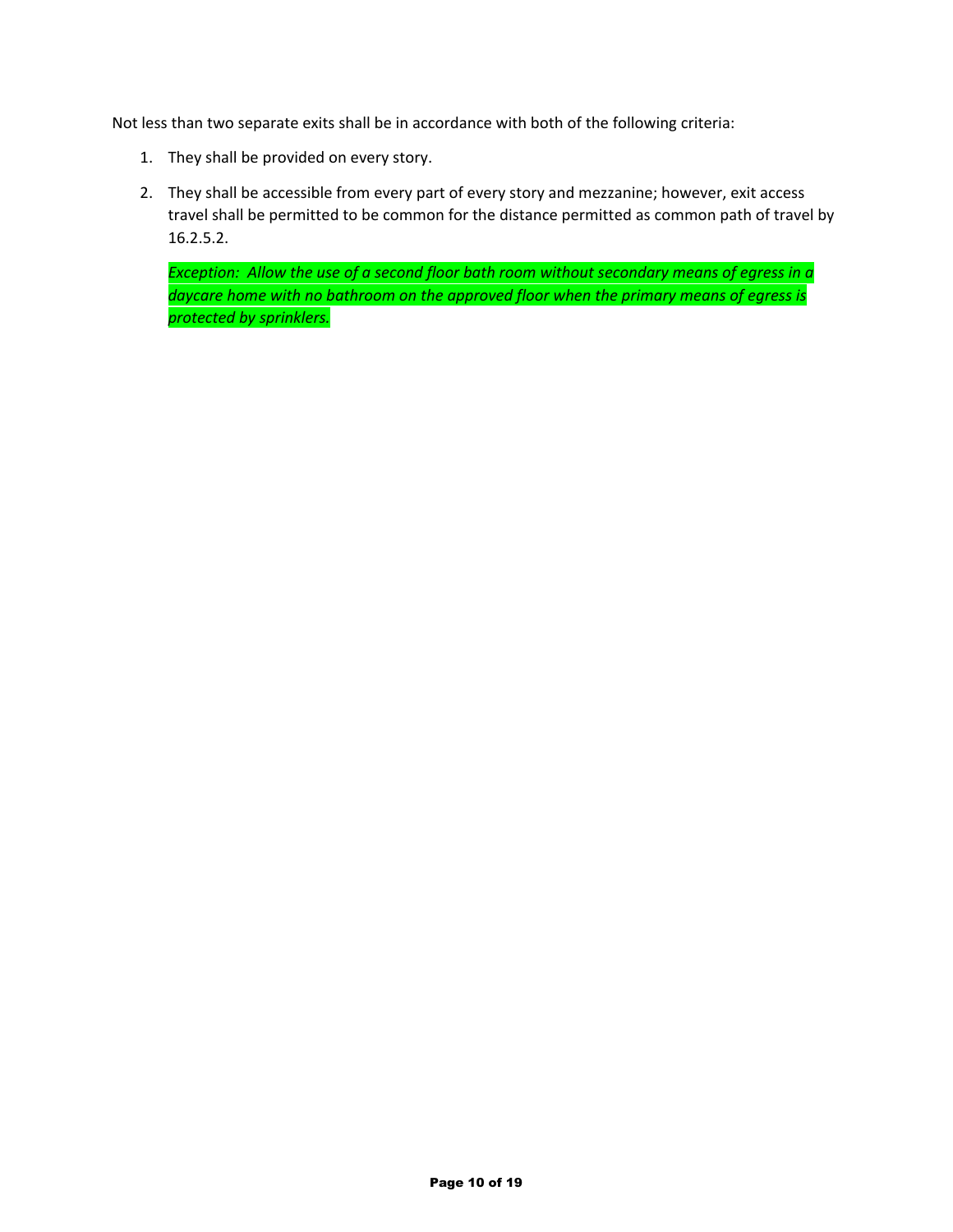| 16.3.5.1                           |                                                                                                                                                                                                                                                                                                   |
|------------------------------------|---------------------------------------------------------------------------------------------------------------------------------------------------------------------------------------------------------------------------------------------------------------------------------------------------|
| Section 9.7.2                      | Any required sprinkler systems shall be- All new daycare occupancies shall be protected with an automatic<br>sprinkler system installed in accordance with Section 9.7 and electrically supervised in accordance with                                                                             |
|                                    | <b>Statement of Problem and Substantiation for Public Comment</b>                                                                                                                                                                                                                                 |
| in the new day care.               | This new text supports the suggested text in CI 6910, but limits the sprinkler system to just the day care occupancy.<br>Where a new day care is added to an existing unsprinklered occupancy, this text would require a sprinkler system                                                         |
|                                    | Fire sprinklers in day care are effective. According to http://sprinklersaves.com/?s=day+care there are several<br>recent day care facilities where sprinklers provided protection.<br>Approximately one in ten (11%) structure fires in educational properties in 2011-2015 occurred in day care |
| properties.                        |                                                                                                                                                                                                                                                                                                   |
| $\cdot$ CI 6910                    | <b>Related Item</b>                                                                                                                                                                                                                                                                               |
|                                    |                                                                                                                                                                                                                                                                                                   |
|                                    | <b>Submitter Information Verification</b>                                                                                                                                                                                                                                                         |
|                                    | Submitter Full Name: Jeffrey Hugo                                                                                                                                                                                                                                                                 |
| Organization:                      | National Fire Sprinkler Associ                                                                                                                                                                                                                                                                    |
| <b>Affiliation:</b>                | <b>NFSA</b>                                                                                                                                                                                                                                                                                       |
| <b>Street Address:</b>             |                                                                                                                                                                                                                                                                                                   |
| City:<br>State:                    |                                                                                                                                                                                                                                                                                                   |
| Zip:                               |                                                                                                                                                                                                                                                                                                   |
| <b>Submittal Date:</b>             | Tue May 07 15:05:49 EDT 2019                                                                                                                                                                                                                                                                      |
| <b>Committee:</b>                  | <b>SAF-END</b>                                                                                                                                                                                                                                                                                    |
| <b>Committee Statement</b>         |                                                                                                                                                                                                                                                                                                   |
| <b>Committee</b><br><b>Action:</b> | Rejected but see related SR                                                                                                                                                                                                                                                                       |
| <b>Resolution:</b>                 | SR-6638-NFPA 101-2019                                                                                                                                                                                                                                                                             |
| <b>Statement:</b>                  | This revision supports the suggested text in CI 6910. Where a new day care is added to an<br>existing unsprinklered occupancy, this text would require a sprinkler system in the new day care.                                                                                                    |
|                                    | Fire sprinklers in day care are effective. According to http://sprinklersaves.com/?s=day+care there<br>are several recent day care facilities where sprinklers provided protection.                                                                                                               |
|                                    | Approximately one in ten (11%) structure fires in educational properties in 2011-2015 occurred in<br>day care properties.                                                                                                                                                                         |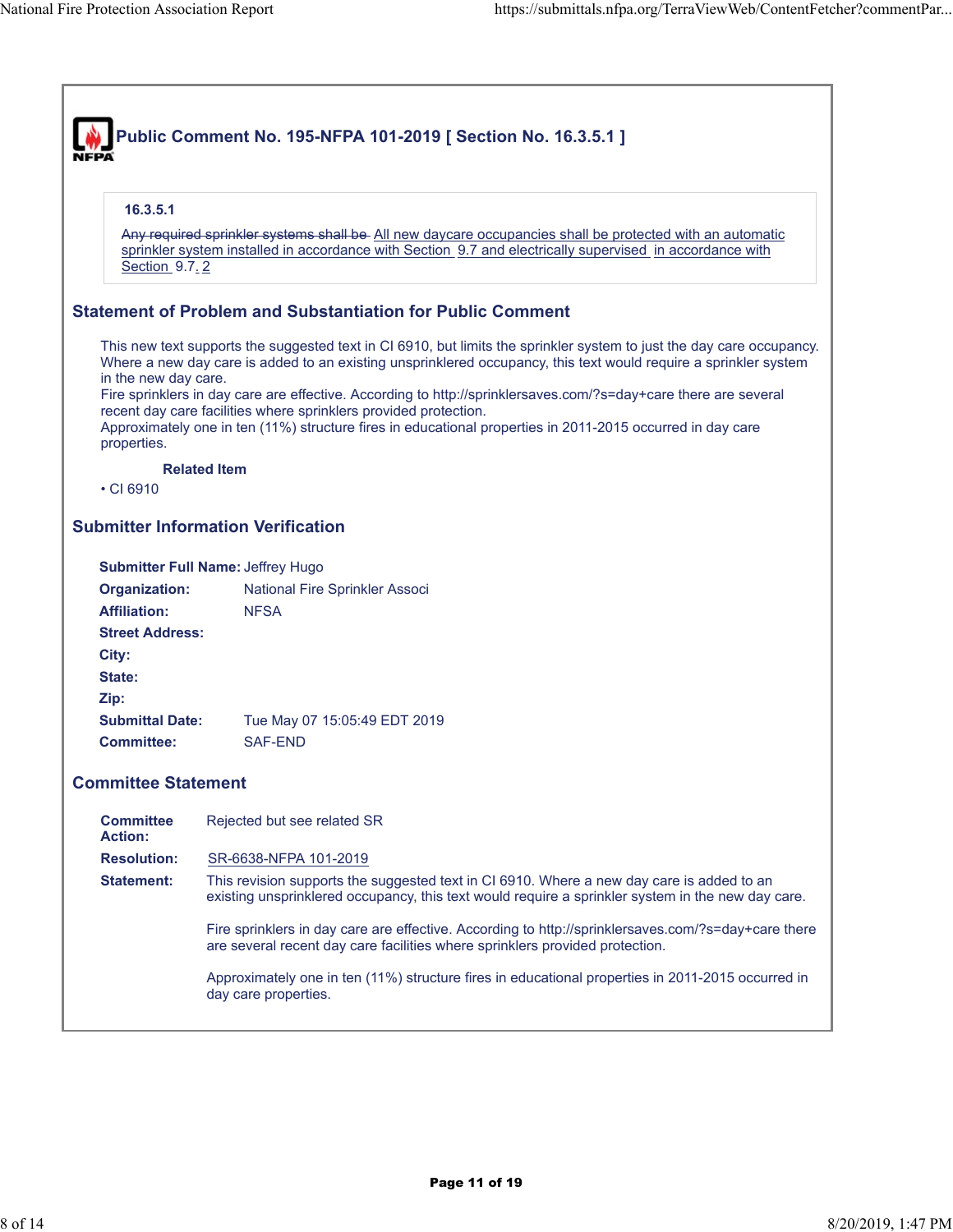# **Public Comment No. 62-NFPA 101-2019 [ Section No. 17.1.6.1 ]**

#### **17.1.6.1**

Day-care occupancies, other than day-care homes, shall be limited to the building construction types specified in Table 17.1.6.1 based on the number of stories in height as defined in 4.6.3. *(See 8.2.1.)*

Table 17.1.6.1 Construction Type Limitations

|            |            |              |     |                   | Construction Type Sprinklered <sup>b</sup> One Story Below <sup>C</sup> 1 2 3-4 > 4 but Not High-Rise High-Rise |              |
|------------|------------|--------------|-----|-------------------|-----------------------------------------------------------------------------------------------------------------|--------------|
| 1(442)     | Yes        | $\mathsf{X}$ |     | $X \times X$      | $\mathsf{x}$                                                                                                    | $\mathsf{x}$ |
|            | <b>No</b>  | X.           |     | X X X             | X.                                                                                                              | <b>NP</b>    |
| 1(332)     | <b>Yes</b> | $\mathsf{X}$ | XX  | $\mathsf{X}$      | X                                                                                                               | $\mathsf{X}$ |
|            | <b>No</b>  | X            | XX  | $\mathsf{X}$      | X                                                                                                               | <b>NP</b>    |
| II(222)    | <b>Yes</b> | X            | X X | $\mathsf{X}$      | X                                                                                                               | $\mathsf{X}$ |
|            | <b>No</b>  | X            |     | X X X             | X                                                                                                               | <b>NP</b>    |
| II(111)    | <b>Yes</b> | $\mathsf{X}$ |     | $X \times X$      | $X^d$                                                                                                           | <b>NP</b>    |
|            | <b>No</b>  | $\mathsf{X}$ |     | $X \times d$ NP   | <b>NP</b>                                                                                                       | <b>NP</b>    |
| II(000)    | Yes        | $\mathsf{X}$ |     | X X NP            | <b>NP</b>                                                                                                       | <b>NP</b>    |
|            | <b>No</b>  | <b>NP</b>    |     | X NP NP           | <b>NP</b>                                                                                                       | <b>NP</b>    |
| III (211)  | Yes        | $\mathsf{X}$ |     | $X \times X$      | <b>NP</b>                                                                                                       | <b>NP</b>    |
|            | <b>No</b>  | $\mathsf{X}$ |     | $X \times d$ NP   | <b>NP</b>                                                                                                       | <b>NP</b>    |
| III(200)   | Yes        | NP           |     | X X NP            | <b>NP</b>                                                                                                       | <b>NP</b>    |
|            | <b>No</b>  | <b>NP</b>    |     | X NP NP           | <b>NP</b>                                                                                                       | <b>NP</b>    |
| IV $(2HH)$ | <b>Yes</b> | $\mathsf{X}$ |     | X X NP            | <b>NP</b>                                                                                                       | <b>NP</b>    |
|            | <b>No</b>  | $\mathsf{X}$ |     | X X NP            | <b>NP</b>                                                                                                       | <b>NP</b>    |
| V(111)     | Yes        | $\mathsf{X}$ |     | $X \times X$      | <b>NP</b>                                                                                                       | <b>NP</b>    |
|            | <b>No</b>  | $\mathsf{X}$ |     | $X \times Y^d$ NP | <b>NP</b>                                                                                                       | <b>NP</b>    |
| V(000)     | Yes        | <b>NP</b>    |     | X X NP            | <b>NP</b>                                                                                                       | <b>NP</b>    |
|            | <b>No</b>  | <b>NP</b>    |     | X NP NP           | <b>NP</b>                                                                                                       | <b>NP</b>    |

X: Permitted. NP: Not Permitted.

aSee 4.6.3.

bSprinklered throughout by an approved, supervised automatic sprinkler system in accordance with Section 9.7. *(See 17.3.5.)*

cOne story below the level of exit discharge.

dPermitted only if clients capable of self-preservation.

### **Additional Proposed Changes**

**File Name Description Approved** 101\_CCN\_50.pdf NFPA 101 Correlating Committee Note No. 50

# **Statement of Problem and Substantiation for Public Comment**

The correlating committee directs all technical committees to review construction limitations for tall timber buildings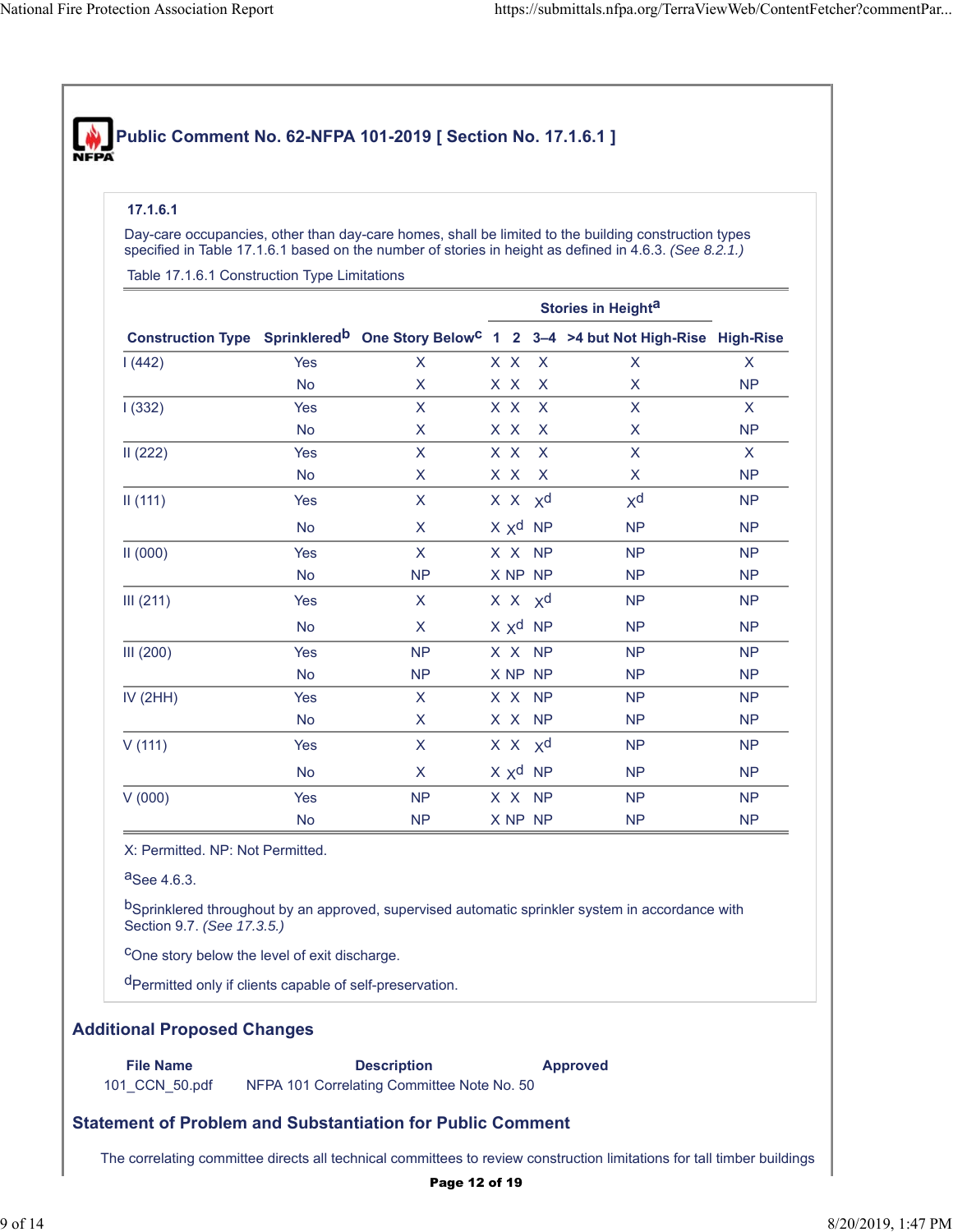|        | for consistency with NFPA 5000 and revise as needed.                            |                                                                                         |  |  |  |  |
|--------|---------------------------------------------------------------------------------|-----------------------------------------------------------------------------------------|--|--|--|--|
|        | NOTE: This Public Comment appeared as CC Note No. 50 in the First Draft Report. |                                                                                         |  |  |  |  |
|        | <b>Related Item</b>                                                             |                                                                                         |  |  |  |  |
|        | $\cdot$ CI-6909                                                                 |                                                                                         |  |  |  |  |
|        |                                                                                 | <b>Submitter Information Verification</b>                                               |  |  |  |  |
|        |                                                                                 | Submitter Full Name: CC ON SAF_AAC                                                      |  |  |  |  |
|        | Organization:                                                                   | <b>NFPA</b>                                                                             |  |  |  |  |
|        | <b>Street Address:</b>                                                          |                                                                                         |  |  |  |  |
| City:  |                                                                                 |                                                                                         |  |  |  |  |
| State: |                                                                                 |                                                                                         |  |  |  |  |
| Zip:   |                                                                                 |                                                                                         |  |  |  |  |
|        | <b>Submittal Date:</b>                                                          | Thu Mar 07 15:55:27 EST 2019                                                            |  |  |  |  |
|        | <b>Committee:</b>                                                               | SAF-END                                                                                 |  |  |  |  |
|        | <b>Committee Statement</b>                                                      |                                                                                         |  |  |  |  |
|        | <b>Committee Action: Rejected</b>                                               |                                                                                         |  |  |  |  |
|        | <b>Resolution:</b>                                                              | The committee is taking no action on the construction table with regard to mass timber. |  |  |  |  |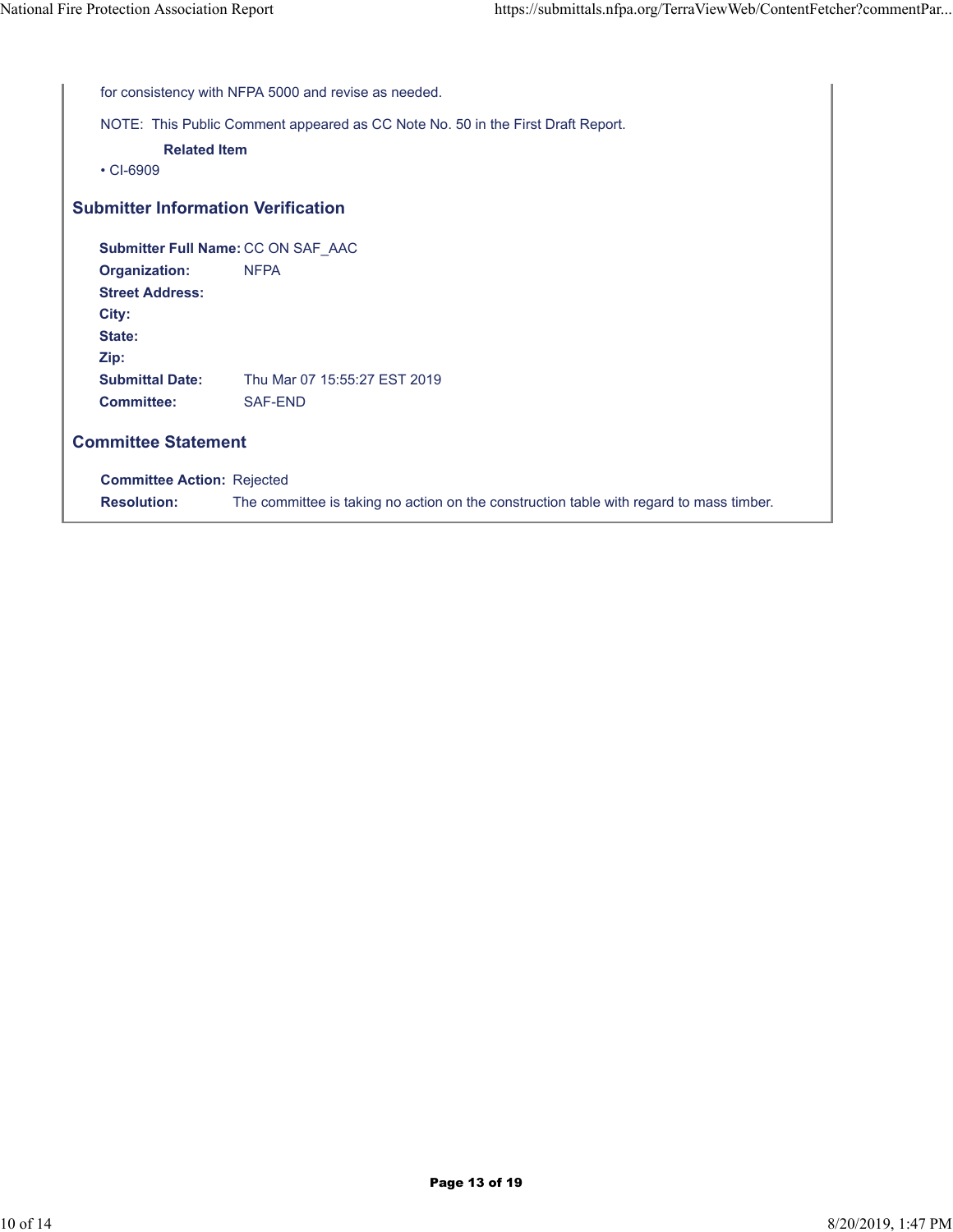

**Committee:** SAF-AAC **Submittal Date:** Tue Dec 11 14:00:29 EST 2018

# **Committee Statement and Meeting Notes**

**Committee Statement:** The correlating committee directs all technical committees to review construction limitations for tall timber buildings for consistency with NFPA 5000 and revise as needed.

# **Ballot Results**

#### **This item has passed ballot**

- 11 Eligible Voters
- 3 Not Returned
- 8 Affirmative All
- 0 Affirmative with Comments
- 0 Negative with Comments
- 0 Abstention

### **Not Returned**

Carson, Wayne G. Chip Gilyeat, Sharon S. Lyman, Dale L.

#### **Affirmative All**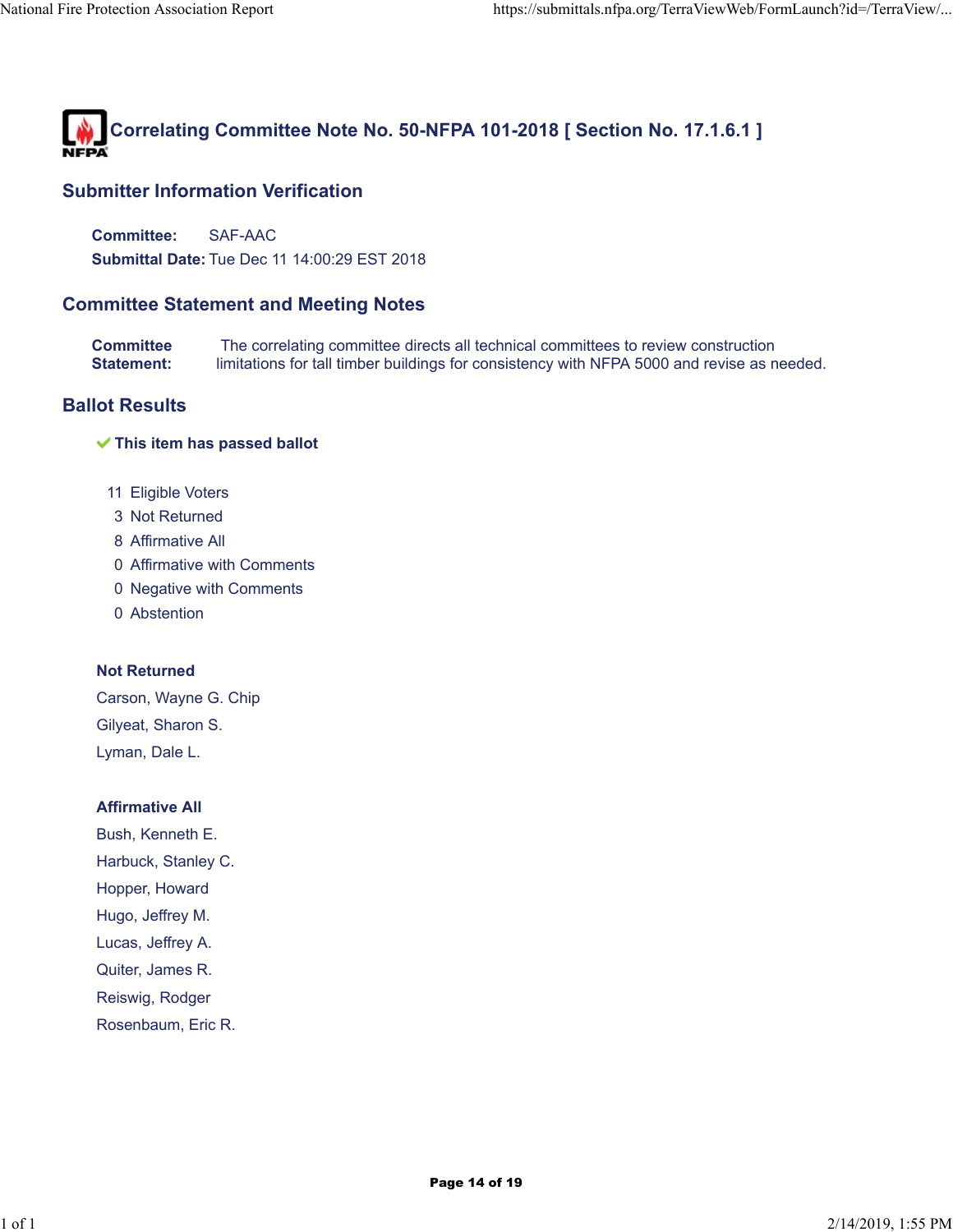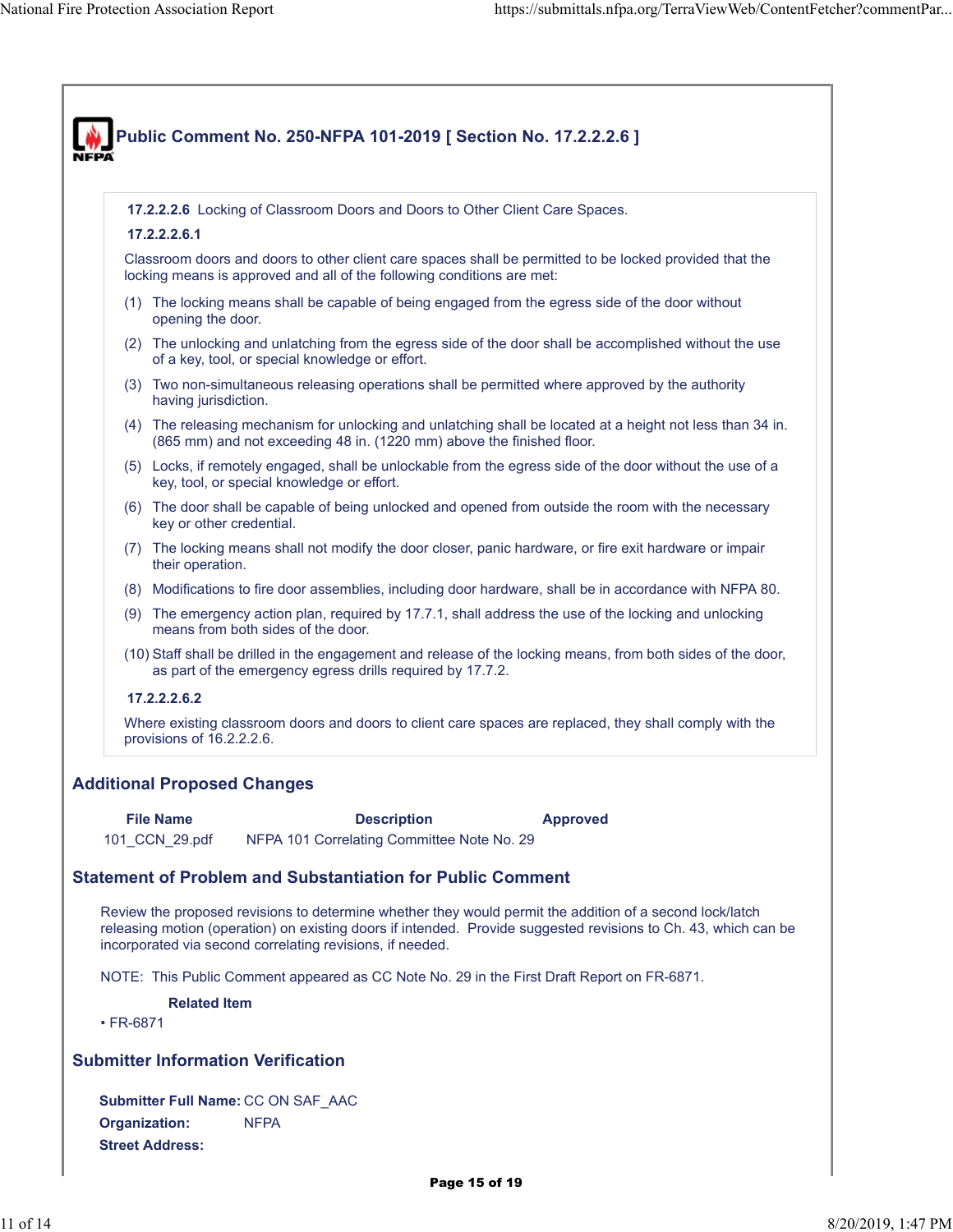| City:<br>State:<br>Zip:     |                                                                                                                                                                                                                                                                                                                                                                                                                                                                                                                                                                                                                                                         |
|-----------------------------|---------------------------------------------------------------------------------------------------------------------------------------------------------------------------------------------------------------------------------------------------------------------------------------------------------------------------------------------------------------------------------------------------------------------------------------------------------------------------------------------------------------------------------------------------------------------------------------------------------------------------------------------------------|
| <b>Submittal Date:</b>      | Fri May 10 11:17:14 EDT 2019                                                                                                                                                                                                                                                                                                                                                                                                                                                                                                                                                                                                                            |
| Committee:                  | SAF-FND                                                                                                                                                                                                                                                                                                                                                                                                                                                                                                                                                                                                                                                 |
| <b>Committee Statement</b>  |                                                                                                                                                                                                                                                                                                                                                                                                                                                                                                                                                                                                                                                         |
| <b>Committee</b><br>Action: | Rejected but see related SR                                                                                                                                                                                                                                                                                                                                                                                                                                                                                                                                                                                                                             |
|                             | <b>Resolution: SR-6640-NFPA 101-2019</b>                                                                                                                                                                                                                                                                                                                                                                                                                                                                                                                                                                                                                |
| <b>Statement:</b>           | It is the intent of 17.2.2.2.6.1(3) to permit the installation of new equipment that requires two<br>releasing motions on existing doors to meet the locking provisions of 17.2.2.2.6.1. It was unclear<br>whether the installation of new equipment would invoke the requirements of Section 43.5 for<br>modifications, which would send the user to Chapter 16 for new day-care occupancies, limiting the<br>arrangement to one releasing operation. Chapter 43 is clear in 43.1.4.5 that work performed for<br>compliance with the existing occupancy requirements is exempt from its requirements. The<br>proposed annex note clarifies the intent. |
|                             | The END committee requests the CC also add the annex note to A.43.X since it relates to a<br>fundamental concept of Chapter 43 (A.43.4.4 might be an appropriate location).                                                                                                                                                                                                                                                                                                                                                                                                                                                                             |
|                             | The revision also changes 'releasing operations' to 'releasing motions' in response to direction from<br>the correlating committee with regard to the terminology change in Ch. 7.                                                                                                                                                                                                                                                                                                                                                                                                                                                                      |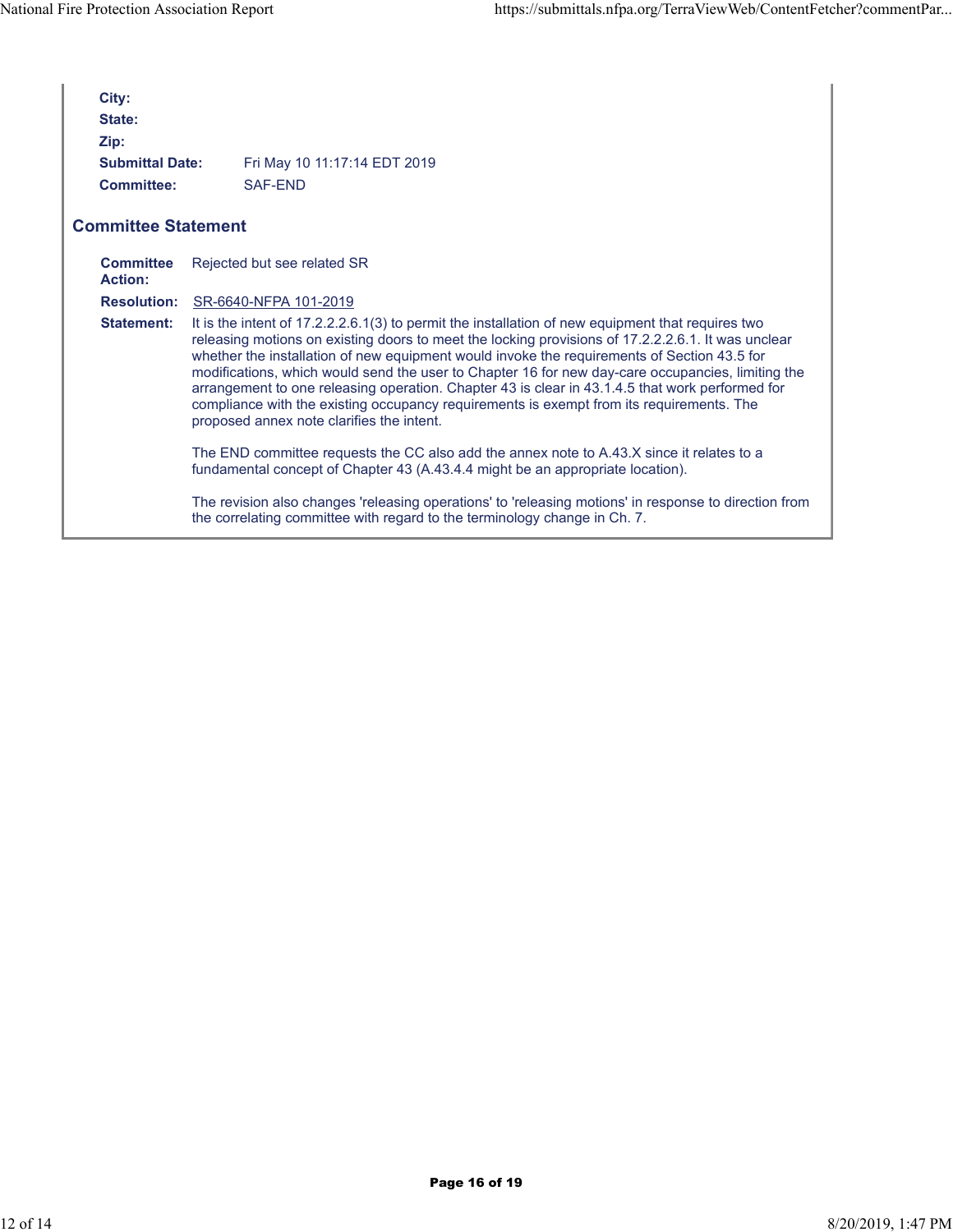

**Committee:** SAF-AAC

**Submittal Date:** Tue Dec 11 11:56:57 EST 2018

# **Committee Statement and Meeting Notes**

**Committee Statement:** Review the proposed revisions to determine whether they would permit the addition of a second lock/latch releasing motion (operation) on existing doors if intended. Provide suggested revisions to Ch. 43, which can be incorporated via second correlating revisions, if needed.

FR-6871-NFPA 101-2018

# **Ballot Results**

#### **This item has passed ballot**

- 11 Eligible Voters
- 3 Not Returned
- 8 Affirmative All
- 0 Affirmative with Comments
- 0 Negative with Comments
- 0 Abstention

### **Not Returned**

Carson, Wayne G. Chip Gilyeat, Sharon S. Lyman, Dale L.

#### **Affirmative All**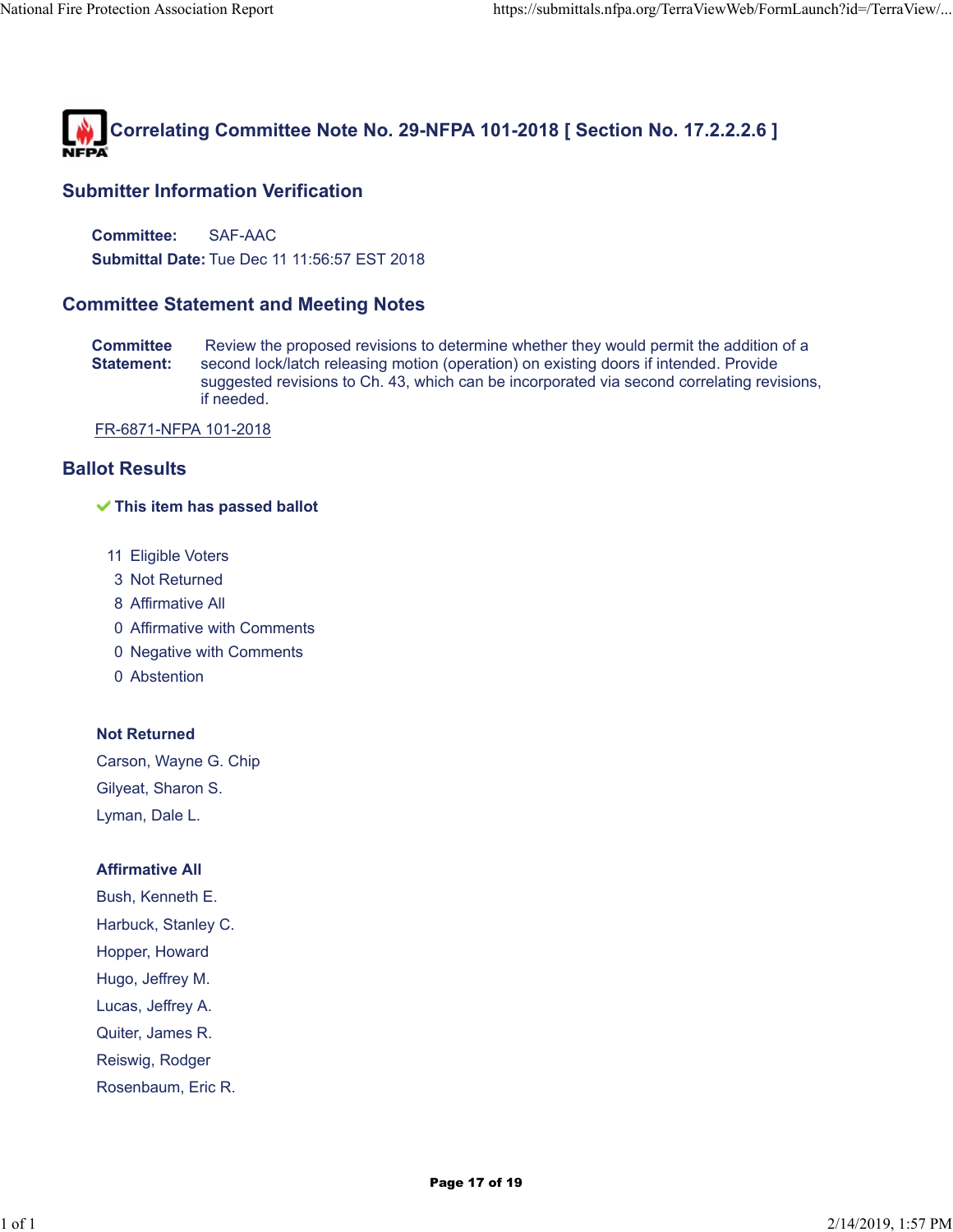